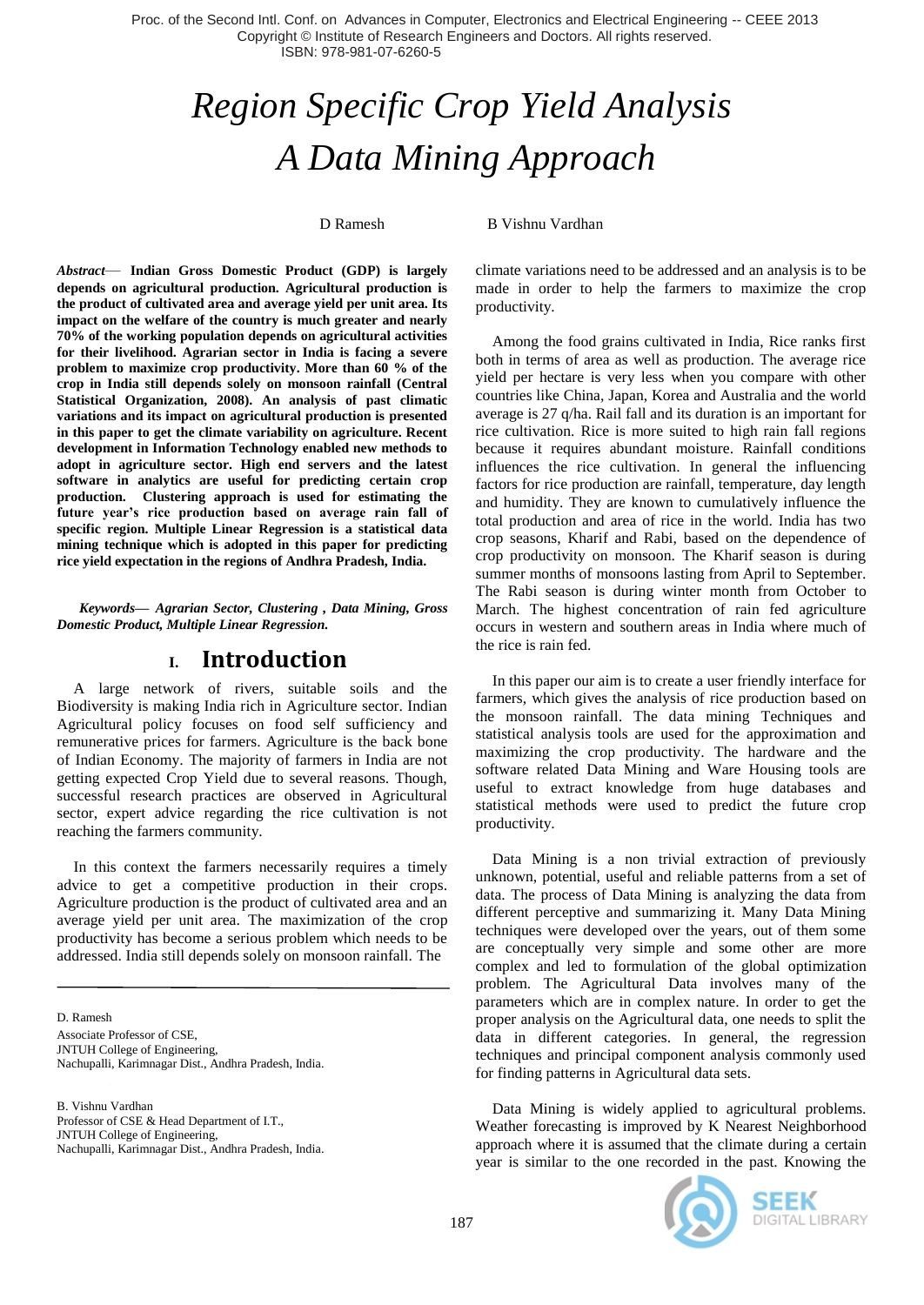weather a day or a weak in advance is very important especially in agriculture. The variability of the climate is one of the most important factors which impacts agricultural productions. Though, the present mediums are able to provide accurate forecast of the weather for the next few days. But forecasting the weather conditions four to six months ahead of time is a big challenge. The uncertainty about the weather can be devastating in agriculture and sometimes the farmers may not be prepared to face the weather conditions which results in poor productivity.

#### **II. Related Work**

Soil profile descriptions were proposed by Verheyen [1] for classifying soils in combination with GPS based technologies. They were applied K-Means approach for the soil classification. In a similar approach crop classifications using hyper spectral data was carried out by Campus Valls [2] by adopting one of the data mining approach i.e. Support Vector Machines. Meyer [3] et al. used an intensified fuzzy cluster analysis for classifying plants, soil and residue regions of interest from GPS based colour images. Most of the work carried out by the researchers involved with data mining techniques coupled with image processing. Similarly independent component analysis for spatio temporal data is applied by Basak [4] to mine for patterns in weather data using North Atlantic Oscillation (NAO).

In an another exploration Jiawei Han [5] used K- Means algorithm for getting temperature and rainfall as initial spatial data and analyzed agricultural meteorology for the enhancement of crop yield. With this process the object is assigned to a cluster to which it is most similar based on the distance between object and cluster mean. Then it computes new mean for each cluster and thereby iterates until the criterion function converges. While experimenting the spatial data Chi-Farn Chen [6] et al. were used clustering techniques where frequent item sets were found using cluster analysis. In clustering the objects with high similarity are grouped together as a cluster. In general dissimilarity is assessed based on the attribute values describing the objects. Using such clustering mechanism a knowledge discovery is carried out in their work.

Similar clustering analysis is carried out by Wang [7] which is used to identify clusters embedded in the data. It can be expressed by distinct function, specified by users or experts. Guha [8] et al. was carried out their research on clustering of data streams which produces high eminence clusters to make it certain that inter-cluster resemblance is low and intra-cluster similarity in high.

In this paper clustering is being considered for making similar objects together. With respect to the available agricultural data we made clusters based on the mean of the rainfall and similar objects are made as a single cluster. As we are aware that the climate during certain year in similar to the one recorder past. If one could able to get cluster of years of common rain fall then it is easy to find out mean yield for

those clusters. Similarly using Expectation Maximization Theory one can extract the expected mean crop based on the monsoon period.

## **III. Hierarchical Clustering Technique**

Clustering techniques are divided in hierarchical and partitioning. The hierarchical clustering approach builds a tree of clusters. The root of this tree can be a cluster containing all the data. Then, branch by branch, the initial big cluster is split in sub-clusters, until a partition having the desired number of clusters is reached. In this case, the hierarchical clustering is referred to as divisive. In order to have randomness in the estimations a single parameter rain fall is considered. A process is being evolved to divide the data in to cluster format and evaluation is carried out which can give the near approximation results of rice production for a particular year for a specific region.

In this process four clusters were formed by considering the rainfall for the years 1958 to 2008. Here rain fall means average rainfall for that year for the specific region. Once the process of clustering is completed by taking the parameters of the rain fall, each cluster may be grouped with different years. This clusterization is carried out by taking the Centroid and median of the rainfall values of a specific region. After forming clusters based on rainfall, the average production is mapped to each cluster.

| TABLE I. | CLUSTERS ARE FORMED BASED ON AVERAGE RAIN FALL OF |
|----------|---------------------------------------------------|
|          | A SPECIFIC REGION                                 |

| S.No           | Years of<br>Cluster 1 | Avg<br>Rain<br>fall | Years of<br>Cluster 2 | Avg<br>Rain<br>fall | Years of<br>Cluster 3 | Avg<br>Rain<br>fall | Years of<br>Cluster 4 | Avg<br>Rain<br>fall |
|----------------|-----------------------|---------------------|-----------------------|---------------------|-----------------------|---------------------|-----------------------|---------------------|
| 1              | 1960                  | 1.52                | 1958                  | 1.71                | 1955                  | 2.29                | 1957                  | 3.36                |
| $\overline{2}$ | 1963                  | 0.95                | 1959                  | 1.71                | 1956                  | 2.22                | 1962                  | 2.79                |
| 3              | 1965                  | 0.66                | 1961                  | 1.78                | 1964                  | 2.16                | 1975                  | 2.75                |
| 4              | 1968                  | 1.51                | 1967                  | 1.63                | 1966                  | 1.9                 | 1981                  | 2.34                |
| 5              | 1970                  | 1.33                | 1969                  | 1.7                 | 1973                  | 1.82                | 1988                  | 3.03                |
| 6              | 1971                  | 1.44                | 1972                  | 1.74                | 1974                  | 2.29                | 1991                  | 2.9                 |
| $\overline{7}$ | 1976                  | 1.02                | 1983                  | 1.58                | 1977                  | 2.22                | 1996                  | 2.44                |
| 8              | 1982                  | 1.46                | 1984                  | 1.79                | 1978                  | 2.12                | 1998                  | 2.42                |
| 9              | 1985                  | 1.26                | 1986                  | 1.77                | 1979                  | 2.24                | 2000                  | 2.54                |
| 10             | 1994                  | 1.39                | 1987                  | 1.71                | 1980                  | 1.98                | 2001                  | 2.37                |
| 11             | 1995                  | 1.39                | 1989                  | 1.69                | 1993                  | $\overline{2}$      | 2004                  | 2.52                |
| 12             | 2002                  | 1.08                | 1990                  | 1.64                | 1999                  | 1.98                | 2005                  | 6.43                |
| 13             | 2003                  | 1.51                | 1992                  | 1.78                | 2006                  | 2.33                | 2007                  | 2.93                |
| 14             |                       |                     | 1997                  | 1.63                | 2008                  | 2.08                |                       |                     |
| 15             |                       |                     | 2009                  | 1.58                |                       |                     |                       |                     |

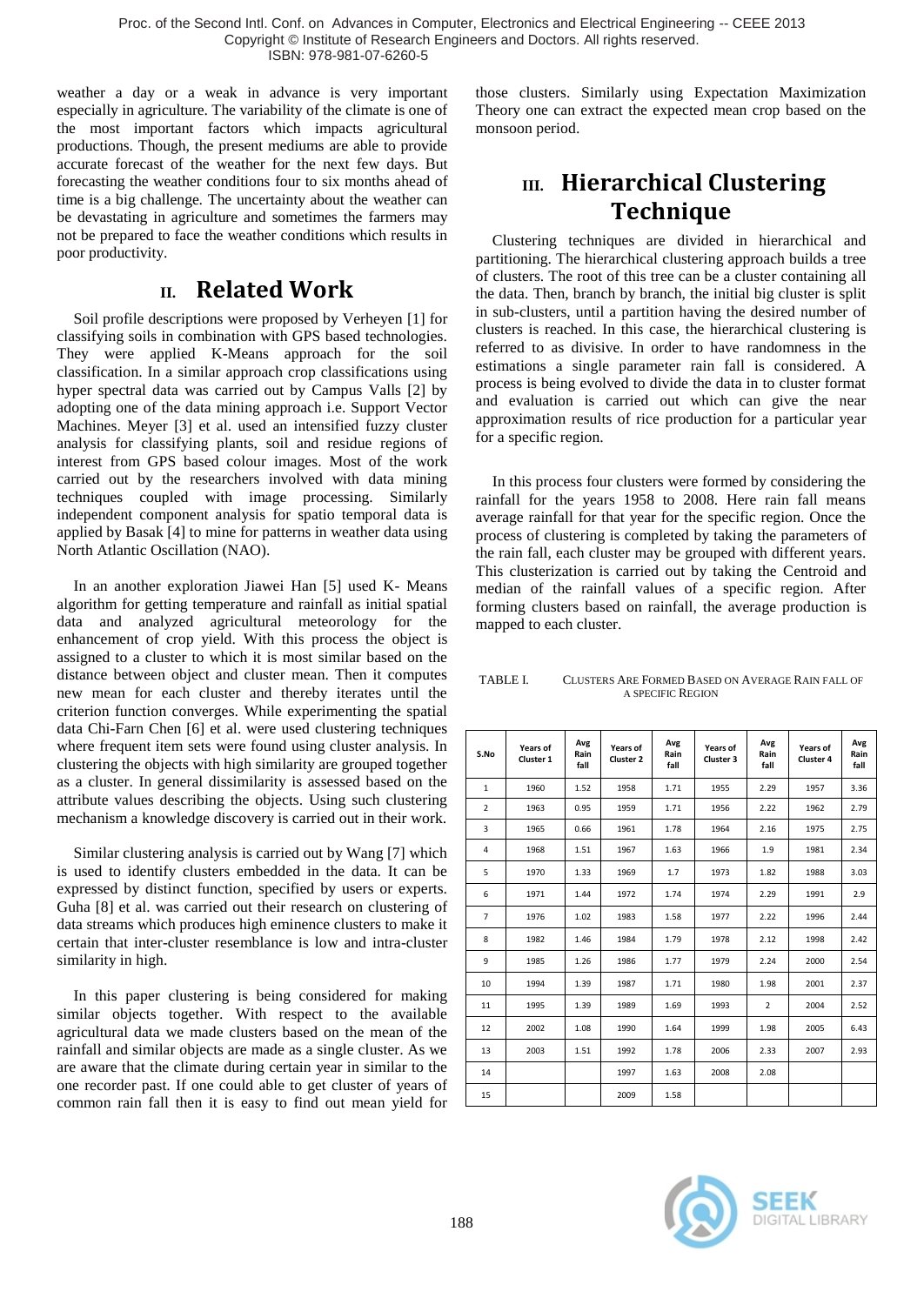Table 1 presents the four clusters along with the average rain fall of that year where cluster 1 and 4 consists of 13 years cluster 2 comprises with 15 years, cluster 3 comprising of 14 different years. In the cluster 1 the least average rain fall being 0.66 and highest being 1.52. Similarly cluster 2 has 1.58 as minimum and 1.78 as maximum average rainfall. Cluster 3 is ranges in between 1.9 to 2.33 and finally cluster 4 is ranging between 2.34 to 6.43. Now Multiple Linear Regression mapping is applied on these clusters with their corresponding productions.

Clustering techniques are used when there is no previous knowledge about the data. When a training set is available, classification techniques can be applied. In such cases, the training set is exploited for classifying data of unknown classification. The training set can be exploited in two ways: it can be used directly for performing the classification, or it can be used for setting up the parameters of a model which fits the data. A test case is been evaluated by considering a specific year's average rain fall there by mapping it to the existing clusters. Once the cluster is being identified then based on the average rain fall, one can predict the approximate rice production for that year of any region. In general Indian rice production is consisting of two seasons i.e. kharif and Rabi, in order to achieve the approximate rice production for future years it can be estimated by considering the average rain fall of a specific region for that year. We can give tentative rice production for coming years with one variable i.e. average rain fall of the year of the specific region.

#### **IV. Analysis of Proposed Model**

Multiple Linear Regression (MLR) is the method used to model the linear relationship between a dependent variable and one or more independent variable(s). The dependent variable is sometimes termed as predictant and independent variables are called predictors. MLR is based on least squares and probably the most widely used method in climatology for developing models to reconstruct climate variables from tree ring services. In this present paper a model is presented using MLR technique where the predictant being the rain fall of the year and there are five predictors namely "Area of Sowing", "Yield", "year", rainfall and soil parameters which includes Nitrogen(N), Phosphorous(P) and Potassium(K).

The proposed model is defined as follows:

*Model Equation :* 

$$
y_i = b_0 + b_1 x_{i,1} + b_2 x_{i,2} + \dots + b_k x_{i,k} + e_i \tag{1}
$$

where

 $x_{i,k}$  = value of k<sup>th</sup> predictor in year i  $b_0$  = regression constant  $b_k$  = coefficient on the k<sup>th</sup> predictor  $k =$  total number of predictors  $y_i$  = predictand in year i  $e_i$  = error time

#### *Prediction equation :*

 The model is estimated by least squares which yields parameter estimates such that the sum of squares of errors is minimized. The resulting equation is

$$
\hat{y}_i = \hat{b}_0 + \hat{b}_1 x_{i,1} + \hat{b}_2 x_{i,2} + \dots + \hat{b}_k x_{i,k}
$$
 (2)

where '^' denotes estimated values.

#### **V. Model Implementation**

Three data sets were acquired from three Govt. departments. First data set procured from Indian Meteorological department for the years 1951 to 2011. This rain fall data consisting of year wise rain fall of the above said years and specific to all the regions of India. This data is processed in such a way that the regions of Andhra Pradesh (In terms of longitude and latitude) were mapped and stored in the data base. The rail fall data of 25 districts of the region are the processed zones for the analysis purpose. The second phase of the data collection is made in Agriculture department of Andhra Pradesh where specific information such as rice yield, area of sowing, yield per hectare, year, and soil parameters were obtained. In the last phase of data collection is with Indian Statistical department where the data collection is made specific to crop yield for a specific region and specific to a year. The data collected from various places are well suited for classifying decision making behaviour of the region.

In this micro level analysis the data is processed with respect to district level where each district parameters were mapped with years. Average "rain fall" of the year and "Rice" yield" were the two parameters of interest and clusters were made based on these parameters.

The estimation process of crop production is carried out by considering two variants analysis first being rainfall for 58 years and the rice production i.e. yield per hector for all the districts of A.P state in India. Using the equation of Multiple Linear Regression an analysis is made 5, 10, 15, and 20 cumulative years to consolidate the approximate estimation of the crop. For the years of consolidation, 3, 4, 5 and 6 variant (predictor) analysis is carried out and  $y_i$  is been calculated which is the outcome from the equation (1). The estimation is carried out by the least square and  $\hat{y}_i$  is the estimated production of predictant year. A 10 years 5 variant analysis of a specific region is given in the Table 2.

The stability aspect of rice production is involved with certain temporal variables such as soil conditions, rain fall and area being sowed. The soil conditions necessarily involves with the usage of Nitrogen, Phosphorous and Calcium values. All the above said temporal variables processed with Multiple Linear Regression model for a span of 10 years.